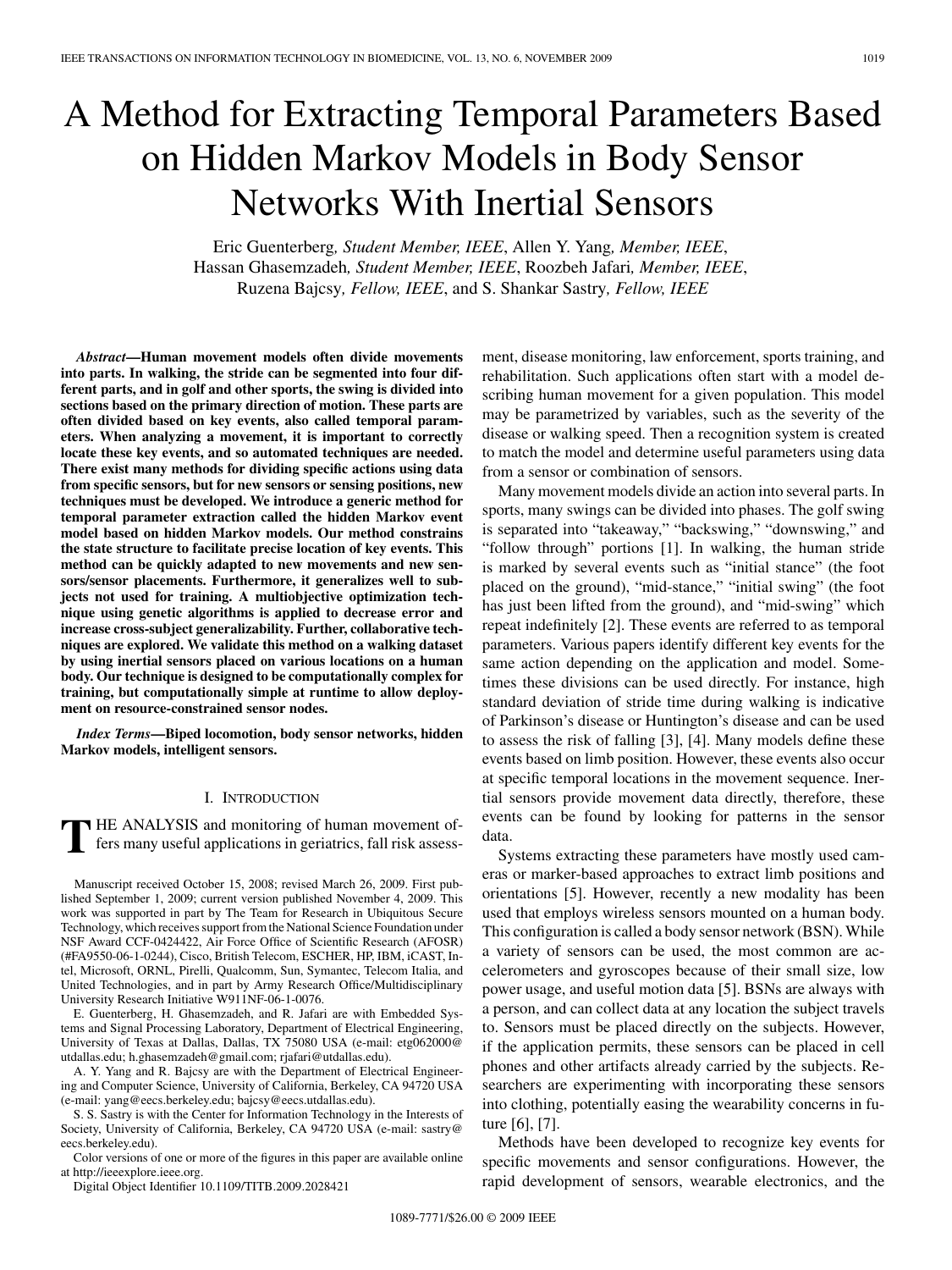corresponding proliferation of new applications motivate the need for a generic system that can be rapidly retrained for new applications and sensor configurations without significant research. We envision a scenario where a designer has training data recorded from one or more subjects using the desired sensors. The desired key events occur in a specific order and are labeled in the training data. The system should then be able to train with this data to recognize the key events.

In this paper, we present such a system called the hidden Markov event model (HMEM). The HMEM uses a hidden Markov model (HMM) with a specific state structure to find key events. Certain elements of the state structure can be parametrized and the specific statistical features used to recognize key events can be selected from a potentially large list. Genetic algorithms (GAs) are used to select features and parametrize the model with the objectives of reduced error, small feature set, and increased generalizability to previously unknown subjects. The novelty of this work is the development of a generic technique for event extraction. The specific model is based on HMMs, but uses a unique structure designed to extract these events.

## II. RELATED WORK

Many models for temporal parameter extraction first estimate the position of limbs over time, then label key events based on this data. Our work uses statistical techniques that bypass the position estimation phase. However, much work in this field has concentrated on position tracking; therefore, we will look at some of these techniques in the following paragraphs. There are three primary types of position tracking systems: marker tracking, vision-based recognition, and inertial sensing, respectively.

Marker systems track the position and possibly orientation of markers placed on the subjects limbs. Ultrasonic, magnetic, or vision systems may be employed. Ultrasonic systems use markers that emit ultrasonic pulses in response to an infrared transmission from the base. The position is determined by measuring the time it takes for the sonic pulse to reach several fixed sensors in the room. Orientation cannot be determined with ultrasonics alone [8]. Other systems use magnetic markers whose position and orientation can be tracked. These systems are extremely vulnerable to interference from ferrous materials [5], [9]. Vision systems use multiple video cameras to track passive optical markers (reflectors) or active optical markers (flashing LEDs) [5]. The advantage of marker systems is their ability to get highly accurate position information for each limb segment. Unfortunately, markers must be placed on precise positions on the subject's body, and the subject is restricted to movement within a small geographical area. Some of these systems also require extensive post-processing work to correlate markers over time.

Another type of system uses cameras to track movements in a natural setting without requiring the subject to wear specialized equipment or clothing. Signal processing and pattern recognition steps must be applied to determine the number of people in a scene and their postures at any given time. Successive frames can be combined to analyze motion [10]. Such systems have

been used to track activities of the elderly, identify people from their gait, detect suspicious activity, etc. [11]–[13]. The main advantage of these systems is that they scale well with the number of people in a room, and do not require the subjects to wear special clothing or markers. The disadvantages include privacy concerns, and the inability to follow subjects beyond the range of the cameras.

Unlike the marker and vision systems, inertial sensors cannot directly track limb position and orientation. State estimation techniques can be used to approximate joint position/orientation if the initial conditions are known, but is subject to significant drift error. Drift-free estimations have been obtained by assuming specific models of motion for specific actions [14]–[16]. But these models break down if the subject moves in a way that violates the assumptions.

For the specific application of human gait analysis, there already exist several techniques to segment the gait using data from inertial sensors. In [14], the authors derive equations for determining all four of the gait events using a gyroscope and accelerometer placed on the foot. The events are determined using the gyroscope, and the accelerometer is used to find stride length and inclination of the walking surface. Miyazaki [17] demonstrates the use of just a gyroscope placed on the thigh to extract stride time, stride length, and walking speed [17]. Using a gyroscope attached to both shanks and thigh, Aminian *et al.* [18] were able to estimate the time of each of the events and other information such as stride length. They used a simplified physical model of the shank and thigh during walking to derive equations and pick features from a wavelet transform.

These systems accurately extract not only the events, but spatial parameters such as stride length. They are all based on specific physical models of walking. If a new type of sensor is employed or the sensor is placed in a new location, a new model must be derived, and new techniques are required to extract the parameters. In contrast, our method focuses on extracting the temporal parameters, also called key events, but can be used without modification with new sensor types and positions. Furthermore, the assumptions made for HMEM apply to movements other than walking, so the same framework can capture information about a variety of actions.

Another approach is to extract model parameters without directly calculating angle and position. Researchers at the Royal Veterinary College in the University of London attached a sensor to seven horses and used a left-right HMM model to determine if a horse was galloping or not, and if it was, to separate the movement into strides [19]. Our approach bears similarity to this paper, especially with our choice of the left-right HMM for stride segmentation. However, our model differentiates itself by being able to identify multiple key events using event states, the use of collaborative processing, and explicit feature selection and parameterization using genetic algorithms to reduce error and choose only relevant features.

Quwaider and Biswas [20] apply HMMs to BSNs. They divide actions, which they refer to as postures, based on the activity level measured with accelerometers. With high-activity postures, such as running, the postures are identified based on energy level on each limb. For relatively quiet postures, such as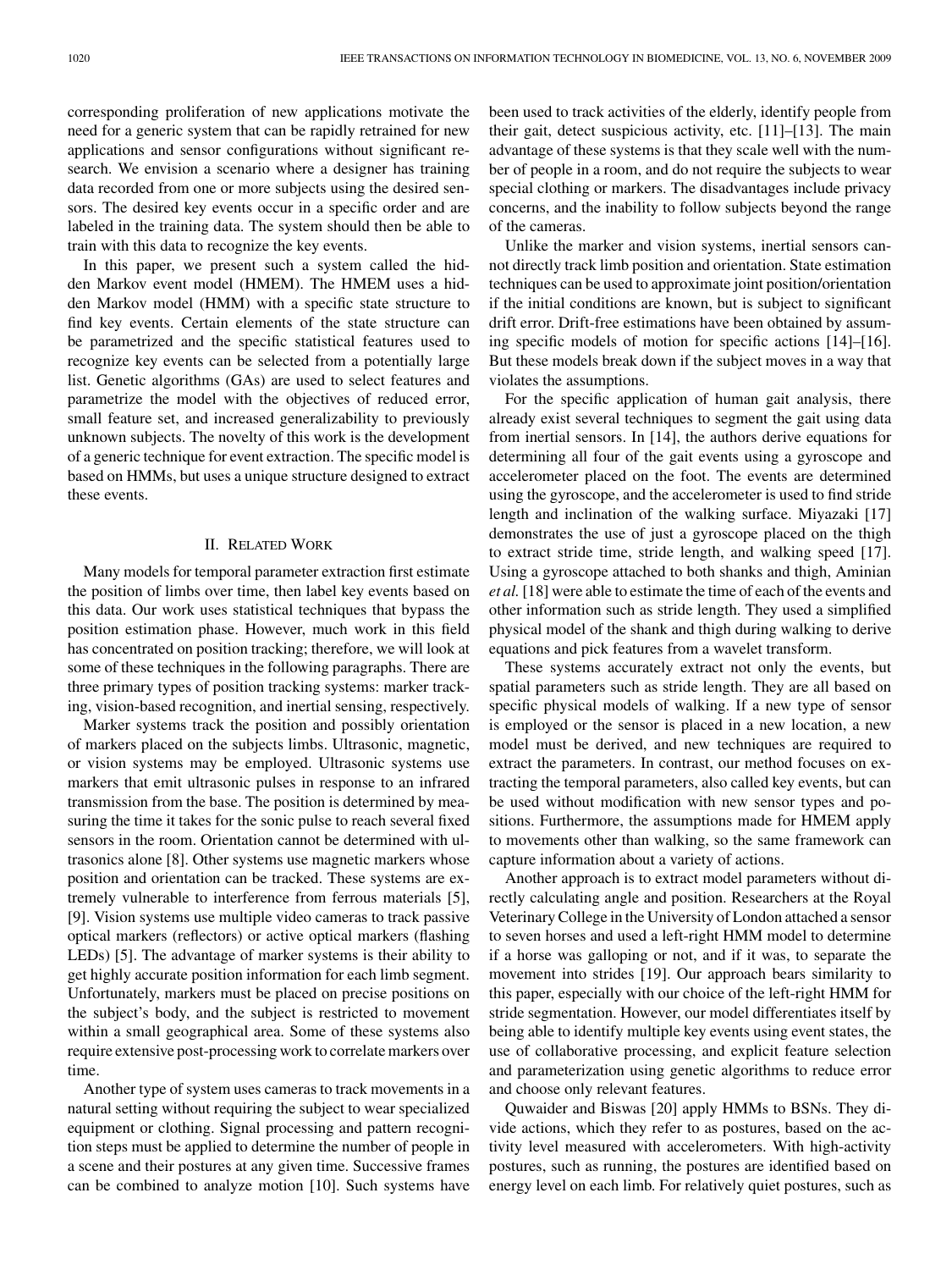

Fig. 1. Sensor boards and positioning. (a) Sensors placed on body. (b) Sensor node.

sitting and standing, they employ an HMM used on radio signal strength (RSSI) differences between sensor nodes. In contrast, once the action is known, our model finds key events within the action using an HMM.

# III. SENSING ARCHITECTURE AND EXPERIMENTAL PROCEDURE

Data collection for our experiments revolve around the concept of a BSN composed of multiple sensor nodes. Each sensor node comprises several sensors, a processing unit, and a radio as shown in Fig. 1(b). The sensor nodes use the commercially available Tmote Sky with a custom-designed sensor board and are powered by two AA batteries. The Tmote Sky uses the 16 bit, 4 MHz TI MSP430 processor. The sensor board includes two MEMS sensors: a triaxial accelerometer and a biaxial gyroscope. The gyroscope uses the coriolis force to measure angular velocity about the two planar axes, but not the axis normal to the plane of the sensor board.

We placed eight sensor nodes on our subjects as shown in Fig. 1(a). The sensor nodes sampled data at 22 Hz and broadcast all samples to a base station node using the TDMA protocol and recorded on a PC. The sampling rate was experimentally chosen to provide sufficient resolution of human motion data while compensating for bandwidth constraints on our sensor platform. For the results in this paper, all further processing was performed in MATLAB, although the next goal of our research is to train our system in MATLAB and implement it on the sensor nodes.

## *A. Experimental Protocol and Data Annotation*

We recruited eight subjects ages 18–23 who were directed to walk around a large conference table with approximately 100 steps each. The data were synchronized with video that was used by a volunteer to manually identify four key events in each stride. The two most important events in literature, the toe leave and heel touch can be easily recognized from the video. The volunteer used criteria based on knee and leg positions for the other two events, which may not correspond precisely to the definitions used by the bio-mechanical community, but which were consistent for all our data. An example of the walking data



Fig. 2. Example walking signal with annotations (acceleration  $X, Y, Z$ , and angular velocity  $\theta$ ,  $\phi$ ). The dashed signal is from the right ankle and solid is from the right thigh. The annotations are initial swing (x), mid-swing (square), initial stance (diamond), and mid-stance (triangle).

is shown in Fig. 2. The four events, identified relative to the right foot, are [2]:

- 1) *Initial swing:* the toe of the right foot leaves the ground.
- 2) *Mid-swing:* the middle of the swing.
- 3) *Terminal swing/intial stance:* the heel touches the ground.
- 4) *Mid-stance:* the leg is oriented vertically in stance.

One problem with statistical methods is choosing the complexity of the model. The more complex a model, the better it describes the given data, but the more likely the model is conforming to specific noise and eccentricities present in the training data. This is called the overfitting problem. Cross-validation is a classic way to avoid over-fitting [21]. For this method, training data is divided into two sets, the cross-validation set and the training set. The sets are mutually exclusive. Several models of varying complexity are trained using the training data, then tested on the cross-validation dataset. The model with the lowest cross-validation error is considered to be the correct model.

For our data, three unique subjects are used for training, three for cross-validation, and two for testing. Half the data from the cross-validation and training subjects is reserved for testing. The testing set is used to report data on the performance of our system, and so cannot be involved in training at all. All three sets are mutually exclusive. The use of different subjects in the training and cross-validation set encourages generalizability across subjects.

#### IV. HMEM TRAINING AND USE

The HMEM is the name of our key event labeling system, which uses an HMM with a specific state structure and a modified training procedure designed to find key events. The model also adds a feature selection and model parametrization system based on GAs. The HMEM makes several assumptions about the underlying data:

- 1) there are a number of different event types;
- 2) the events always occur in a specific order and for cyclical movements they repeat;
- 3) every single event type is represented in every action;
- 4) there are a number of unlabeled samples between two adjacent events.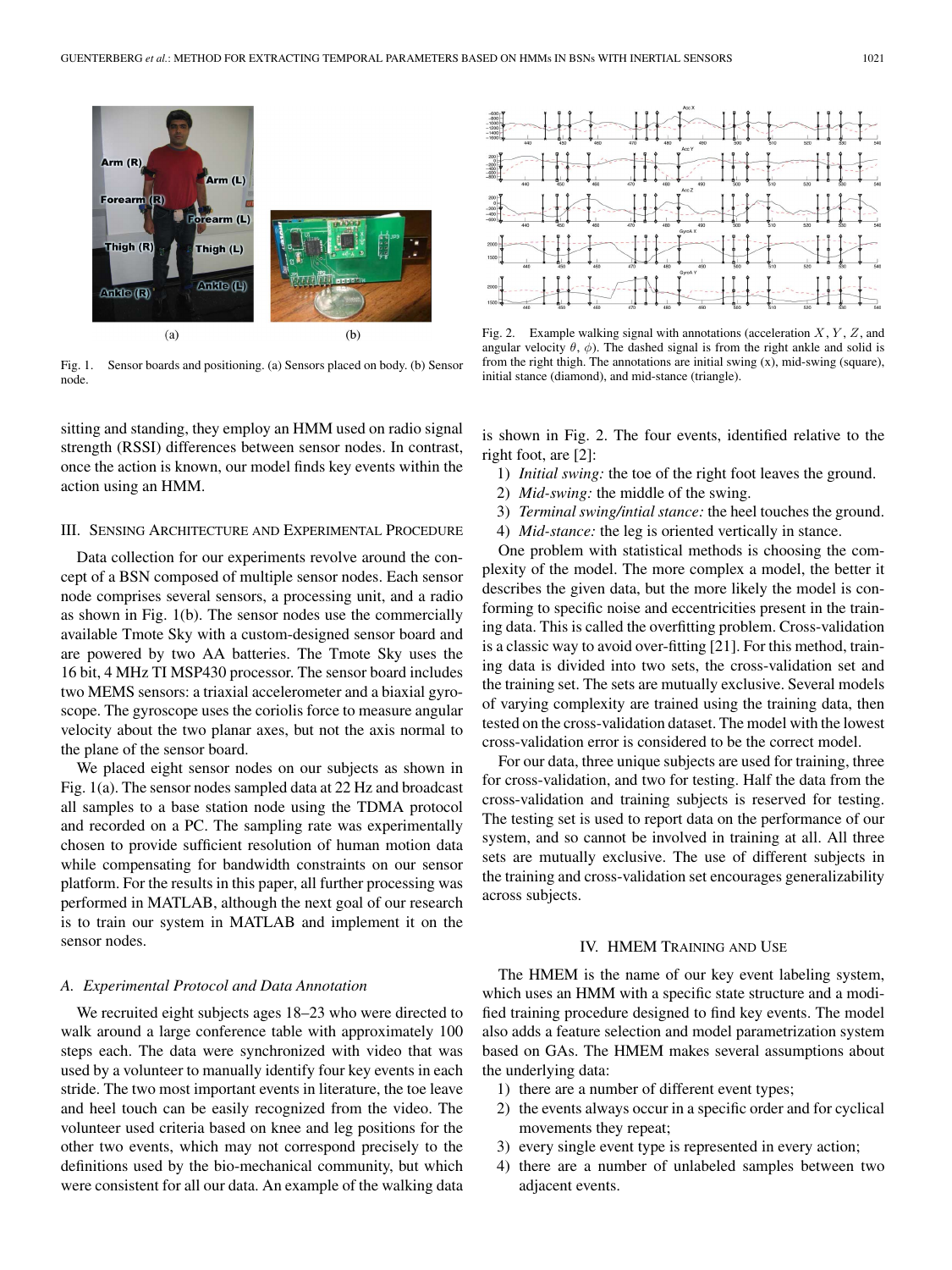

Fig. 3. HMEM model and structure.

A traditional pattern recognition technique used for timevarying signals is the HMM. A basic HMM describes a discretetime Markov process. At a particular moment the process is in just one state. At fixed time intervals the process produces an output and then transitions to another state (or remains in the current state). The transitions and outputs are probabilistic and based exclusively on the present state. The process generates a sequence of outputs, and a corresponding sequence of states. The states cannot be directly observed, and are thus hidden. An HMM is completely described by initial state probabilities, state transition probabilities, and output probabilities. Algorithms exist to:

- 1) build an HMM to describe a given set of output sequences;
- 2) choose which of several models best describe an output sequence;
- 3) find the most likely current state of an HMM given the output sequence up until now;
- 4) the most likely state sequence associated with a particular output sequence for a specified HMM [22], [23].

For a general HMM, it is possible for any state to transition to any other state. This is called an ergodic model. Another variant is to enforce a specific ordering for the states: each state can only transition to itself or state to the "right" of it in the ordering. This is called a left-right model [23].

Each key event can be represented by a unique state. Ideal events occur at a specific time but have no duration. However, given the idea that the key event might be associated with unique features in the observation sequence, the key event state should have a one sample duration. The HMEM encodes this concept into an HMM by removing the self-transition from states associated with key events, forcing a transition after one sample. The samples between key events are represented by transition states which support both self-transitions and forward transitions, as seen in Fig. 3. States are grouped into cohorts that start with a key event state and end with the last transition state before the next key event state. For any observation sequence in the training data, the positions of the key event states are known. This means that training each cohort independently is identical to training the whole system at once.

#### *A. Overview*

There are several stages required to train the HMEM as shown in Fig. 4.

*1) Preprocessing and Feature Extraction:* The signal is filtered with a five-point moving average to remove highfrequency noise. Then, it is normalized by subtracting a largewindow mean and dividing by a large-window standard deviation. This window size is 101 samples in our system. Several pa-



Fig. 4. HMEM training procedure.

rameters representing the action data inside the signal, referred to as features, are extracted at each sample. These features are further quantized with a ten-level uniform quantizer based on the range of the features in the training data. The details for this are discussed in Section IV-B and IV-C.

*2) HMM Training:* The HMM is effectively a finite-state machine with probabilistic transitions and certain emission probabilities. These probabilities must be specified as part of the mathematical model defining an HMM. The exact locations of all key events states and what observations they emit are known from the annotations in the training data. However, the number of transition states and their transition and emission probabilities are unknown and must be trained. There are several well-known techniques for training HMMs, including Baum–Welch and Viterbi path counting (VPC) [22], [24].

The training data are segmented using the canonical annotations. Each cohort is trained independently using a set of segments that start with a sample that should be labeled with the cohorts event and end just before the next labeled event. According to our model, the first state must be the cohort's event state, and the last sample must be associated with the last transition state in the cohort. During training, it is important to make sure that all considered paths meet this constraint. VPC produces a single path for each event that can be edited to meet the constraints if necessary, while Baum–Welch can also be constrained in this way VPC is much faster, which is important given the already high training times. This feature is one of the primary reasons for choosing VPC over Baum–Welch. The details of the training process are discussed in Section IV-D.

*3) Parametrization and Feature Selection:* HMMs are trained to represent a process, not to minimize segmentation error. It is possible to explicitly attempt to increase classification accuracy by choosing model parameters with that goal in mind. The parameters we tune are selected features and number of transition states for each cohort. We use a genetic algorithm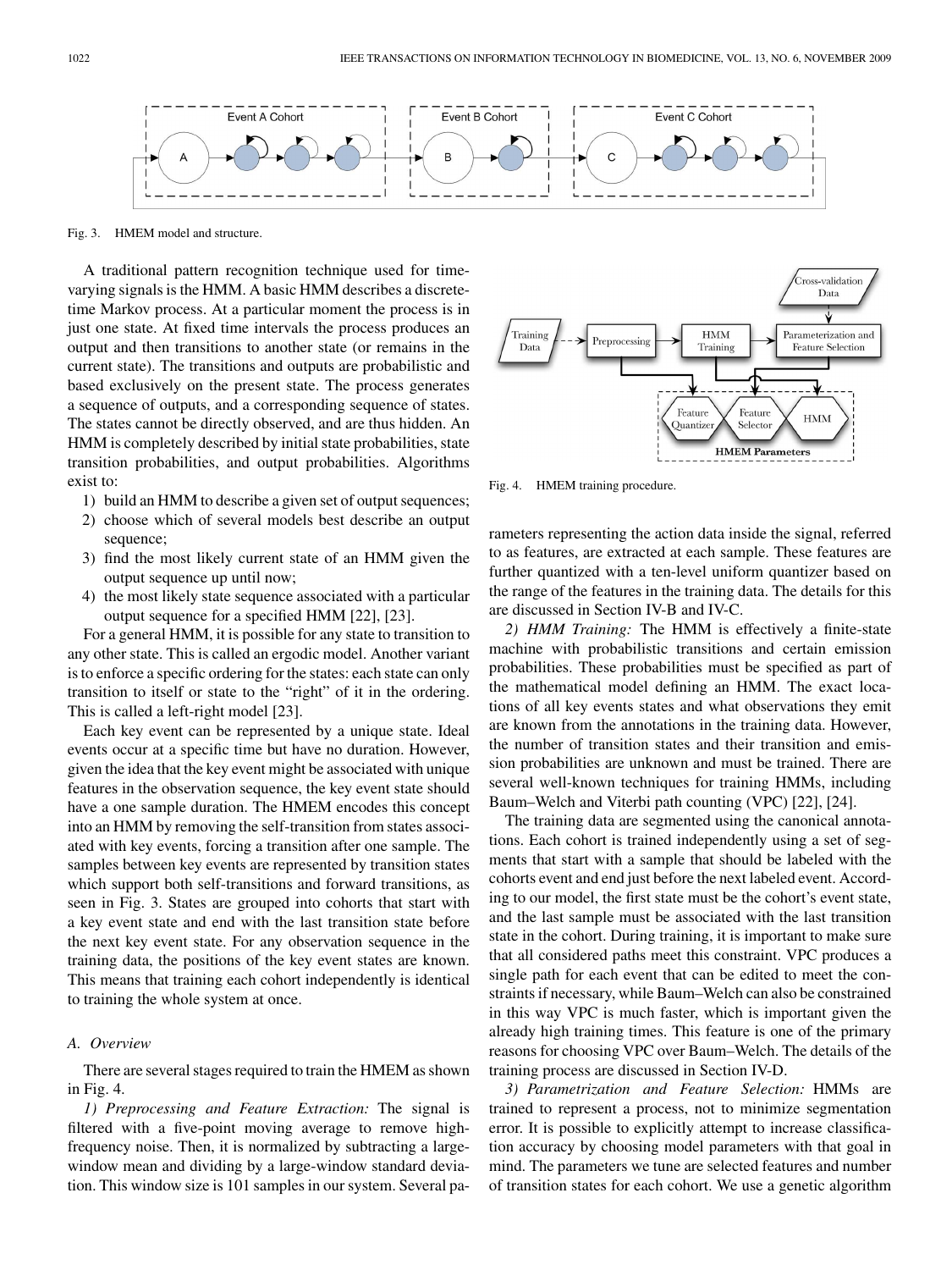with uniform crossover to train the model. The population fitness is evaluated using the training model, and then at the end, the model that gives the best results for the cross-validation data is selected. Further discussion follows in Section IV-E.

#### *B. Feature Extraction*

The HMM must have a new observation  $o \in X$  every sample. In our system, the observation is actually a multidimensional vector, called a feature vector  $f$ . Features are essentially numbers summarizing the data in some way. The most basic feature vector would include the value of each sensor at time of observation. However, other types of features, such as the derivative, might better represent important information for recognizing key events.

The feature vector for a given sample is composed of features extracted from each sensor, and perhaps features extracted from the past and the future. The feature extraction functions used are described shortly. For sensor and node at time  $i$ , the feature vector is  $\vec{F}''_i = \langle v_i, d_i, dd_i, p_i \rangle$ .

- 1) *Sample value*  $v_i$ : The value of the preprocessed signal at time i.
- 2) *Derivative*  $d_i$ : The approximation of the derivative for time *i*.  $d_i = (v_{i+1} - v_{i-1})/2$
- 3) *Second derivative*  $dd_i: dd_i = (d_{i+1} d_{i-1})/2$
- 4) *Peak detector*  $p_i$ : This is the current sample value divided by the maximum value in a window centered on the current value (we use a 15-sample window). For a peak in the signal,  $p_i = 1$ . The value is less for nonpeaks

$$
p_i = \frac{v_i}{\max_{j = -w/2}^{w/2} v_{i+j}}
$$

.

The feature vectors from each sensor and each sensor node are concatenated to form the feature vector  $\vec{F}'_i$ .

*1) Temporally Proximate Features:* A variation tried was to use features from the near past and future of the current sample to compose a larger feature vector. This is based on the idea that a key event may actually occur a few samples before or after a distinguishable characteristic appears in feature space. This leads to the vector  $\vec{F}_i = \langle \vec{F}'_{i-w/2}, \vec{F}'_{i-w/2+1}, \dots, \vec{F}'_i, \dots, \vec{F}'_{i+w/2} \rangle$ . We use a window size of 11 samples. Section VI will show the increase in accuracy gained from this approach. A feature vector that includes these future and past values is said to contain temporally proximate features.

#### *C. Feature Quantization*

The observations may be continuous or taken from a finite alphabet. In either case, the probability density function (PDF) of the model needs to be estimated for each state. During application, the probability must be computed. A common model is the Gaussian mixture model that uses multiple weighted normal distributions to represent the probability distribution. However, such a model would greatly tax the processing resources of a sensor node during application. For this reason, the features were quantized and the probability for each of the values estimated and stored. Features are quantized by observing the range of each feature in the training set and uniformly dividing the range into  $K$  levels. All features are quantized like this before proceeding to the next step. We used  $K = 10$ . Uniform quantization is very simple to compute, which is why it was chosen. This technique seems naive, but it was effective.

#### *D. HMM Training and the Viterbi Algorithm*

A Markov process has N states  $S = \{s_1, s_2, \ldots, s_N\},\$ and can emit M observations  $X = \{x_1, x_2, \ldots, x_M\}$ . For a given observation sequence  $O_T = (o_1, o_2, \dots, o_T)$  with T observations, there is a corresponding state sequence  $Q(T)$  =  $(q_1, q_2, \ldots, q_T)$ . The HMM  $\lambda = {\pi, A, B}$  is defined by three sets of probabilities: initial state probabilities  $\pi = {\pi_i | \pi_i =$  $P(q_o = s_i)$ , state transition probabilities  $A = \{a_{ij} | a_{ij} =$  $P(q = s_j | q_{prev} = s_i)$ , and observation probabilities  $B =$  ${b_j(k)|b_j(k) = P(o = x_k|q = s_j)}.$ 

The most common training algorithm is the Baum–Welch algorithm [22]; however, a newer algorithm, the VPC algorithm is more appropriate for our paper [24]. Both algorithms follow the training procedure shown in Algorithm 1. They start with a fixed number of states and an initial set of model parameters, then extract probabilistically weighted state sequences using the model parameters. Next, the transition and emission probabilities are updated based on the transitions and observations associated with each state sequence. The initial model is updated with these new probabilities. This process repeats until some desired level of convergence is reached. It will implicitly converge to a local minima.

The difference between the two training approaches lies in the state sequences considered. The Baum–Welch approach considers all possible state sequences for each observation sequence,<sup>1</sup> while the VPC approach considers only the most likely state sequence for each observation sequence. The reasoning behind VPC is that in a classification scenario, the most likely sequence, given the current HMM model parameters, is chosen and all others are discarded, so it is best to train the system exclusively using the most likely sequence. The other reason we chose VPC is that various state sequences might not end on the final state in the event cohort as required. Using VPC, we can edit the state sequences to enforce the requirement before re-estimating the probability. We choose initial parameters by splitting the samples evenly among all states as done in [19].

The key to VPC is extracting the most likely state sequence.

$$
Q_{(T)\max} = \arg \max_{Q_{(T)} \in S^T} P\left(Q_{(T)}, O_{(T)}\right). \tag{1}
$$

A dynamic programing algorithm, called the Viterbi algorithm [22], solves this problem. Using the most likely state sequence extracted using the Viterbi algorithm, the transition and emission probabilities are found simply by counting the occurrences in all the most likely state sequences for each observation sequence in the training set. Since we are training one cohort at a time, each observation sequence is a sequence starting on the key event and ending right before the next key event.

<sup>&</sup>lt;sup>1</sup>Because of certain properties of Markovian processes, the probabilities can be determined without literally examining every state sequence, even though all are considered.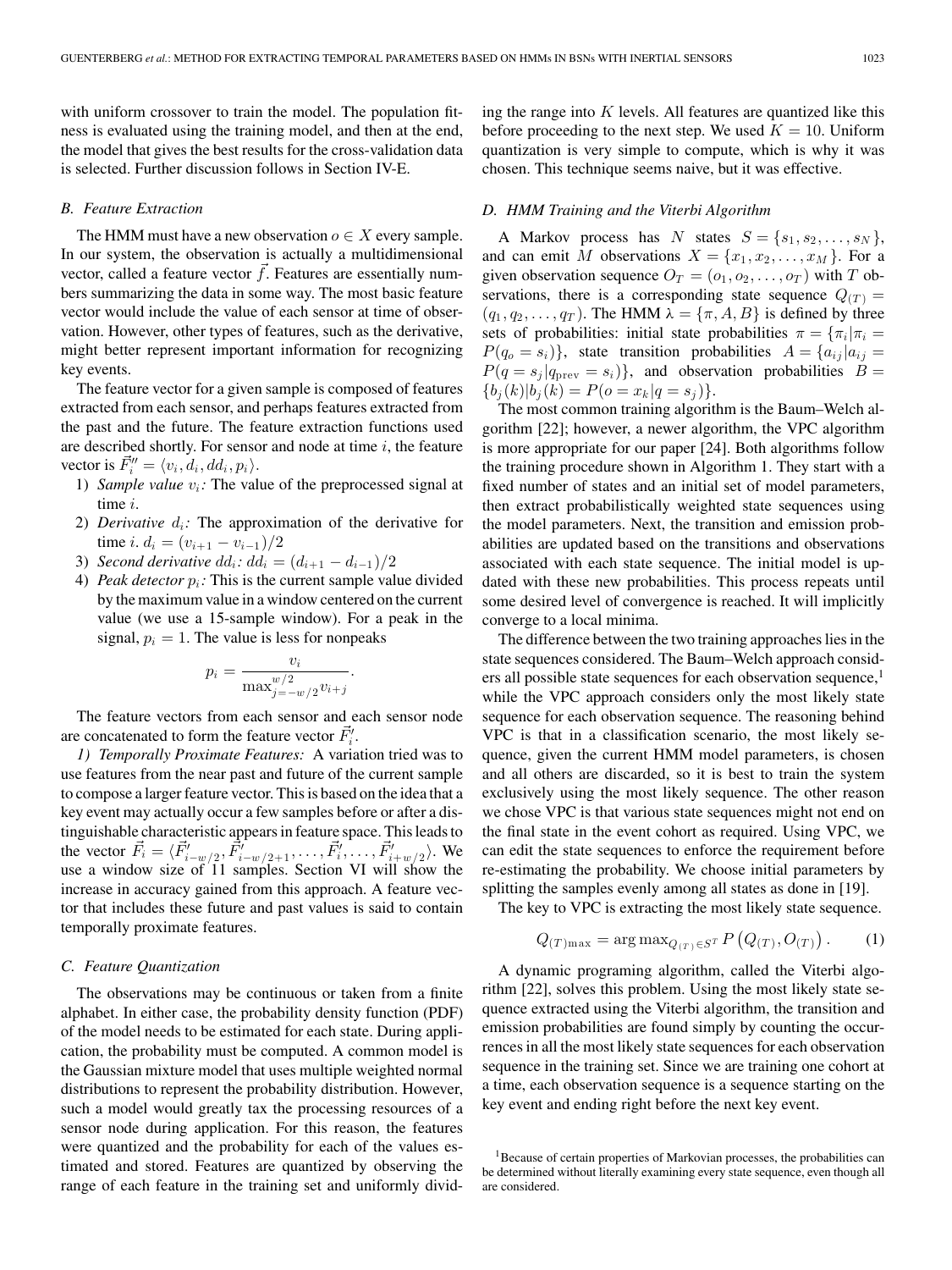| <b>Algorithm 1 HMM Training Procedure</b>                                                                                                                                                                                                                |
|----------------------------------------------------------------------------------------------------------------------------------------------------------------------------------------------------------------------------------------------------------|
| <b>Require:</b> $\lambda_0$ , $\mathcal{O} = \{O_{(T_1)}^1, O_{(T_2)}^2, \cdots, O_{(T_{\nu})}^Y\}$                                                                                                                                                      |
| 1: $\lambda \leftarrow \lambda_0$                                                                                                                                                                                                                        |
| 2: for $i \leftarrow 1$ to K do {estimates from $\mathcal{Q}$ }                                                                                                                                                                                          |
| $O \leftarrow \emptyset$<br>3:                                                                                                                                                                                                                           |
| for all $O_{(T)} \in \mathcal{O}$ do<br>4:                                                                                                                                                                                                               |
| $Q(T)$ – collect weighted state sequences using $\lambda$<br>5:                                                                                                                                                                                          |
| $\mathcal{Q} \leftarrow \mathcal{Q} \cup Q_{(T)}$<br>6:                                                                                                                                                                                                  |
| end for<br>7:                                                                                                                                                                                                                                            |
| $\bar{\pi}_i = \frac{\text{number of times in state } s_i \text{ at time } 1}{\text{number of times at time } 1}$<br>$\bar{a}_{ij} = \frac{\text{number of times at time } 1}{\text{number of transitions from state } s_i \text{ to state } s_j}$<br>8: |
| 9:                                                                                                                                                                                                                                                       |
| $\overline{b}_j(k) = \frac{\text{number of transitions from state } s_i \text{ to state } s_i}{\overline{b}_j(k)}$<br>10:                                                                                                                                |
| number of times in state $s_i$                                                                                                                                                                                                                           |
| $\lambda \leftarrow {\{\bar{\pi}, \bar{A}, \bar{B}\}}$<br>11:                                                                                                                                                                                            |
| 12: end for                                                                                                                                                                                                                                              |

One of the model parameters is the number of states. This training method requires the number of states to be known, so each cohort is trained five times with one to five transition states.

Maximizing the probability is equivalent to maximizing the log probability; therefore, we use log probabilities to prevent numerical underflow and facilitate faster computing.

*1) Algorithmic Complexity:* The order of the Viterbi algorithm for a left-right model with independent features is  $O(Viterbi) = O(TxN)O(Pr_{est})$ , where  $O(Pr_{est})$  is the order of algorithm required to estimate probability. This order is constant time for the state transition probability, but based on the number of features for the observation probability estimation, as explained in the next section. This means  $O(Viterbi) = O(TxNx|F|).$ 

*2) Estimating Observation Probability:* The observation probability at time t is  $P(o_t|q_t)$ . There are F features and K quantized feature levels. There are then  $F \times K$  possible observable values. In our data, using  $F = 4$  features  $\times 5$  sensors = 20 and  $K = 10$ , we get 200 observable values. This is of the same order as the size of our training set, making proper probability estimation difficult. This is called the small sample size problem [25]. We adopt one of the suggested solutions: we consider each feature to be independent of all other features. This means

$$
\log P(o_t|q_t) = \sum_f \log P(o_t(f)|q_t).
$$
 (2)

The order of this estimate is linear with respect to the number of features.

# *E. Feature Selection and Model Parametrization Using Genetic Algorithms*

The choice of whether or not to include each feature and the choice of the number of transition states for the cohorts are all tunable parameters of the HMEM. The feature selection  $\Psi = {\psi_k | \psi_k \in \{0, 1\}, i = 1, \ldots, |F|}$  represents a choice of which features out of an exhaustive list are to be included and which are to be discarded. The number of selected features is  $|\Psi| = \sum_{k} \psi_k$ . Feature k is selected if  $\psi_k = 1$  and is discarded if  $\psi_k = 0$ . The other parameter is the number of transitions states for each cohort  $\Omega = {\omega_e | \omega_e \in \{1, \dots, 5\}, e}$ 

| <b>Algorithm 2 Select Operator</b>                                     |
|------------------------------------------------------------------------|
| 1: function $\rho_{out}$ = select( <i>F</i> , <i>P</i> )               |
| 2: $X \leftarrow \sum \zeta$ { Compute total fitness}                  |
| $\zeta \in \mathcal{F}$                                                |
| 3: for $j \leftarrow 1$ to $ \mathcal{F} $ do                          |
| 4: $p_i \leftarrow \frac{\zeta_i}{\overline{X}}$                       |
| $5:$ end for                                                           |
| 6: $i \leftarrow$ choose i from 1 to $ \mathcal{F} $ weighted by $p_i$ |
| 7: <b>return</b> $\rho_i$ taken from $\mathcal{P}$                     |
| 8. end function                                                        |

 $1,\ldots,E$ , where E is the number of key events. The full HMEM model is represented by  $\lambda_{\text{HMEM}} = {\lambda_{\text{HMM}}}, \Psi, \Omega$ .

In essence, parametrization consists of choosing several good models based on one or more objective functions applied to the training set. These models are then compared against each other using the same objective function(s) applied to the crossvalidation set. The best model on the cross-validation set is chosen. Because the cross-validation set exclusively contains data from subjects not in the training set, generalizability of the models to new subjects is improved. Further objective functions are discussed below. GAs are used to generate the list of "good" models.

*1) GAs:* GAs are a class of random optimization problems. Like other optimization problems, they attempt to minimize an objective function. GAs do not by nature converge to a solution, but try to find a population that contains the solution. Given infinite time, GAs will find the global optimum [26].

Our objective function is  $\eta$ , as described in Section VI-A. Each solution must be representable by a chromosome  $\rho$ . For our system, this chromosome is  $\rho = \langle \Psi, \Omega \rangle$ . The basic idea behind GAs is that a set of parametrizations is created randomly by assigning values to the genes. This set is called a population, P. At each generation, each gene  $\rho_i$  in the population is assigned a fitness  $\zeta_i$  in the fitness vector  $\mathcal F$  corresponding to population  $\mathcal P$ . Members of one generation are randomly selected for cloning, mutation, or crossover (two-parent reproduction) to populate the next generation. A higher fitness value ensures a greater chance of reproduction by one of these means. The population evolves over many generations until some stopping criteria is reached [27]. The algorithms are shown in Algorithms 2–4.

The best solutions from each generation are saved, and members are selected for crossover and mutation using a Roulette wheel approach in which the probability of selection is directly related to fitness. Our GA employs uniform crossover [27] as adjacent features have no relation to each other. In addition, feature set union and intersect operators were used for mating.

With this simple type of genetic algorithm, the parametrized HMEM generally performed worse than the original HMEM as a result of overfitting. The main culprit seemed to be weakness at generalizing to all subjects. Furthermore, the population tended to converge to similar feature selections so that there was not enough diversity in the final population to guarantee a good choice when testing against the cross-validation set. The solution to both problems was the NGSA algorithm, which looks at multiple optimization objectives and uses sharing to increase diversity in the population.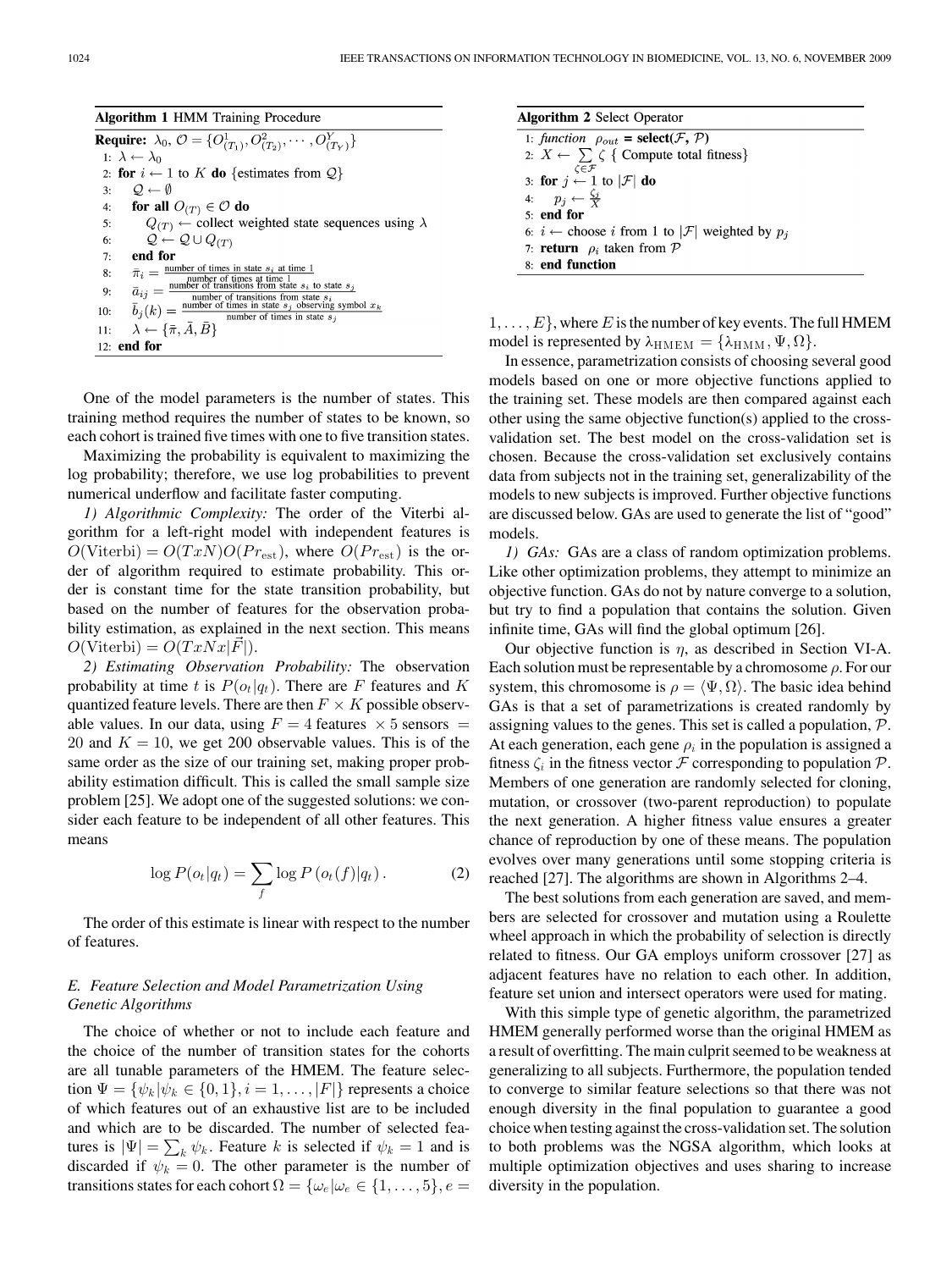

#### **Algorithm 4 Crossover Operator**

1: function  $\rho_{out} = \text{crossover}(\rho_a, \rho_b)$ 2:  $\langle \Psi_a, \Omega_a \rangle \leftarrow \rho_a$  $\langle \Psi_b, \Omega_b \rangle \leftarrow \rho_b$  $3:$ 4: {Crossover for the feature selection} 5:  $s \leftarrow \text{rand}(0 \rightarrow 1)$ 6: if  $s \leq \frac{1}{3}$  then {Select the union operator}  $\Psi_{out} \stackrel{\circ}{\leftarrow} \Psi_a \cup \Psi_b$  $7:$ 8: else if  $s \leq \frac{2}{3}$  then {Select the intersect operator}  $\Psi_{out} \leftarrow \Psi_a \cap \Psi_b$  $9:$ 10: else {Uniform crossover operator} for  $j \leftarrow 1$  to  $|\Psi_a|$  do  $11:$ if rand $(0 \rightarrow 1) \leq 0.5$  then  $12:$ 13:  $\psi_{out,j} \leftarrow \psi_{a,j}$  $14:$ else  $\psi_{out,j} \leftarrow \psi_{b,j}$  $15:$  $16:$ end if  $17:$ end for 18: end if {Crossover for number of transitions per cohort}  $19:$ 20: for  $j \leftarrow 1$  to  $|\Omega|$  do  $21:$ **if** rand( $0 \rightarrow 1$ ) **then**  $\omega_{out,j} \leftarrow \omega_{a,j}$  $22:$  $23:$ else  $24:$  $\omega_{out,j} \leftarrow \omega_{b,j}$ 25: end if 26: end for 27: **return**  $\langle \Psi_{out}, \Omega_{out} \rangle$ 28: end function

*2) Multiobjective GA:* Single-objective optimization defines a point as optimal if there is no other point that performs better with regard to the objective function. For multiobjective optimization, a point is considered optimal if there is no point at least as good for all but one objective, and better for at least one objective. Such a point is called pareto-optimal. Multiple pareto-optimal points can exist for a problem. This collection of points forms a hypersurface known as the Pareto front. Multiobjective genetic algorithms (MOGA) are one possible approach. Oliveira *et al.* [28] suggested using multiple objectives to assign



Fig. 5. Application of the HMEM as described in Section IV-F.

fitness for feature selection, using the NGSA algorithm detailed in [29]. Essentially, the Pareto front from the population is assigned a certain fitness value, then the Pareto front chosen by ignoring the points in the first Pareto front is assigned a lower fitness value. This repeats until all points in the population have been accounted for.

This initial method suffers from the problem that the population tends to converge to a few points on the Pareto front as the number of generations increase. NGSA reduces this problem by reducing the probability of similar solutions being chosen [29].

The objectives are minimization of total error, maximum persubject error, and maximum per-annotation-type error. With the more diverse population of solutions, the GA-based feature selection and model parametrization outperformed the default "no feature selection." The final parametrization was chosen by selecting the individual with the highest performance for the "total error" objective on the cross-validation data. Membership in the Pareto front was determined using Yi Cao's Pareto front MAT-LAB script citeyicao.

*3) GA Parameters:* The population was initialized with 40 individuals with randomly created chromosomes. Each generation, the best 20 individuals were carried over to the new generation, up to 20 additional individuals were selected using the Roulette wheel approach (any that were the same as existing members of the population were discarded). There were 15 mutated, and 25 pairs chosen for crossover. The whole process was carried out for 40 generations. Relative to existing literature, we have a much smaller population and fewer generations. The objective function involved evaluating the actual error of the HMEM for all our training data. This took approximately 1 s per individual on a 2.4 GHz Intel Core 2 Duo iMac with 2 GB of RAM running MATLAB; therefore, running the genetic algorithm for a single sensor node took approximately 20 min. An increase in the population or generations would have made it take a prohibitively long amount of time to evaluate different scenarios.

## *F. HMEM Application Procedure*

After the HMEM is trained, it can be used to find key events in a data stream for the movement it has been trained on. The data flow for the algorithm is shown in Fig. 5. First, the data are filtered using the procedure described earlier, then features are extracted and quantized. Next, the feature selection is applied, and finally the most likely state sequence is extracted using the Viterbi algorithm. The annotation converter finds all the event states in this sequence and outputs an ordered set where each element consists of a time and event label.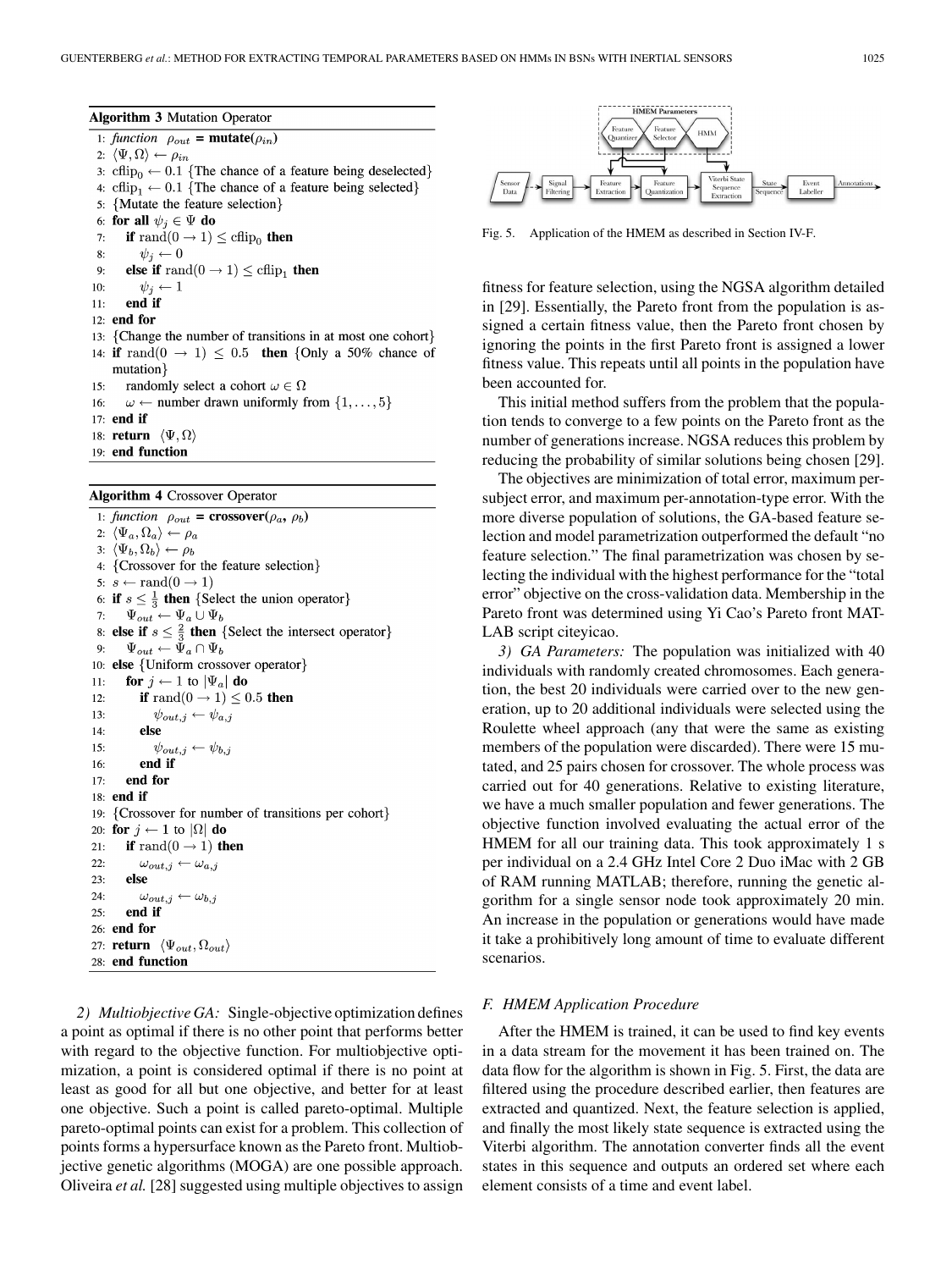#### V. COLLABORATIVE SEGMENTATION

One of the main properties of a BSN is the capability of distributed sensing and collaboration. The design of the HMEM so far has been based on individual sensor nodes labeling the key events. An interesting question is "how much do the segmentation results improve by allowing collaboration between nodes?" A simple form of collaboration splits the nodes into a coordinator node and several operator nodes. It requires each operator node to extract the key events independently, then transmit the annotations to the coordinator node for final event labeling. This scheme has a relatively lowcommunication overhead, and the star-topography also introduces less delay than a more general directed acyclic graph (DAG) collaboration scheme might.

HMEM already provides a framework for extracting key events that can be extended for use in collaborative segmentation. All the operator nodes independently label the events using an HMEM that can observe the features extracted from their sensors. The coordinator node has an HMEM that not only observes the data from its own sensors, but also the labels assigned by the operator nodes. Since the HMEM requires an observation for each sample, samples unlabeled by a specific operator node receive a label of "0."

## VI. RESULTS

We performed the experiments as described in Section III-A. The results are reported with precision (*P*), recall (*R*), quality [root mean square error (RMSE)]. The first and last annotations were ignored because the algorithm needs context to determine annotations, and we are interested in the steady-state performance only. For each comparison, the results from the default parametrization (greedy choice of transition states, all features), and the GA feature/parameter selection are shown. We show error for each mote using just the accelerometer readings, look at per-subject error for a poor performing sensor node and a wellperforming sensor node. Also, various combinations of sensors are explored.

# *A. Error Measures*

The quality of the results can be evaluated against two primary criteria: 1) how accurately can the events be labeled?; and 2) how close in time are the accurate event labels to the actual event? Precision (*P*) and recall (*R*) can assess accuracy of labeling. Precision is the percentage of labeled events which are actual events, and recall is the percent of actual events which are labeled. The second criterion can be addressed with the RMSE of difference in time between the estimated time of correctly identified key events and the actual time those events occurred. Equations (3), (4), and (10) give precise mathematical definitions for these concepts based on true positives (tp), false positives (fp), and false negatives (fn). The functions used to define RMSE are explained in the following paragraphs:

$$
P = \frac{\text{tp}}{\text{tp} + \text{fp}}\tag{3}
$$

$$
R = \frac{\text{tp}}{\text{tp} + \text{fn}}.\tag{4}
$$

It is necessary to describe a method for determining whether an annotation is a true positive, false negative, or false positive. This method should find a mapping from the canonical to the generated annotations. Any mapped annotation is a true positive, and the unmapped ones are either false negative or false positive depending on whether they are in the generated or canonical annotation set. More formally, there is a set of canonical annotations  $C$ , and a set of generated annotations  $G$ , and an injective function  $c = f(g)$  that maps generated annotations to corresponding canonical annotations.  $dom(f) \subseteq C$  and ran(f)  $\subseteq G$ , and there is also a function  $t(e)$ ,  $e \in (G \cup C)$  that determines the time the given event occurred. To define  $f$ , we first define a helper function,  $h(e, E)$ , which finds the closest event to the annotation  $e$  in the annotation set  $E$ .

$$
h(e, E) = \min_{e_i \in E} |t(e) - t(e_i)|
$$
\n(5)

$$
f(g) = \begin{cases} h(g, C), & \text{if } g = h(h(g, C), G) \text{ and} \\ W \leq |t(g) - t(h(g, C))| \\ \text{undefined}, & \text{otherwise.} \end{cases}
$$
 (6)

In other words,  $f(g)$  produces a mapping between a pair of annotations  $c$  and  $g$  if the closest generated annotation to  $c$  in  $G$ is g and the closest canonical annotation to g in C is c and the temporal interval between them is less than W.

$$
tp = \|\text{ran}(f)\|\tag{7}
$$

$$
fp = \|G \cap (\operatorname{ran}(f))^c\|
$$
 (8)

$$
fn = \|C \cap (\text{dom}(f))^c\|.
$$
 (9)

Now that the measure for accuracy has been thoroughly addressed, a measure for quality must be presented. We use the popular RMSE.

$$
\text{RMSE} = \sqrt{\frac{\sum_{g \in \text{dom}(f)} [t(g) - t(f(g))]^2}{tp}}.
$$
 (10)

Finally, an error measure is needed for training. The error measure should be unified (one measure that includes quality and accuracy), and should penalize a model more for false positives and false negatives than for a small deviation from the actual position. The following measure satisfies these requirements.

$$
\eta = \frac{\sum_{c \in C} [t(c) - t(h(c, G))]^{2} + \sum [t(g) - t(h(g, C))]^{2}}{2 \min(\|C\|, \|G\|)}.
$$
\n(11)

## *B. Event Annotation Using Only Accelerometer Readings*

Accelerometers are commonly available in many devices including laptops, cell phones, and PDAs. This means that if our algorithm can extract the key events using accelerometer data exclusively from positions these devices are worn, the device could be used to compute gait parameters. Because of this, many of our experimental results consider only the accelerometer readings, and discard the gyroscopic data. Since people commonly wear cell phones on their thigh, this data shows the potential for using cell phones to segment gait in the background. In Table I, features from the present sample as well as features up to five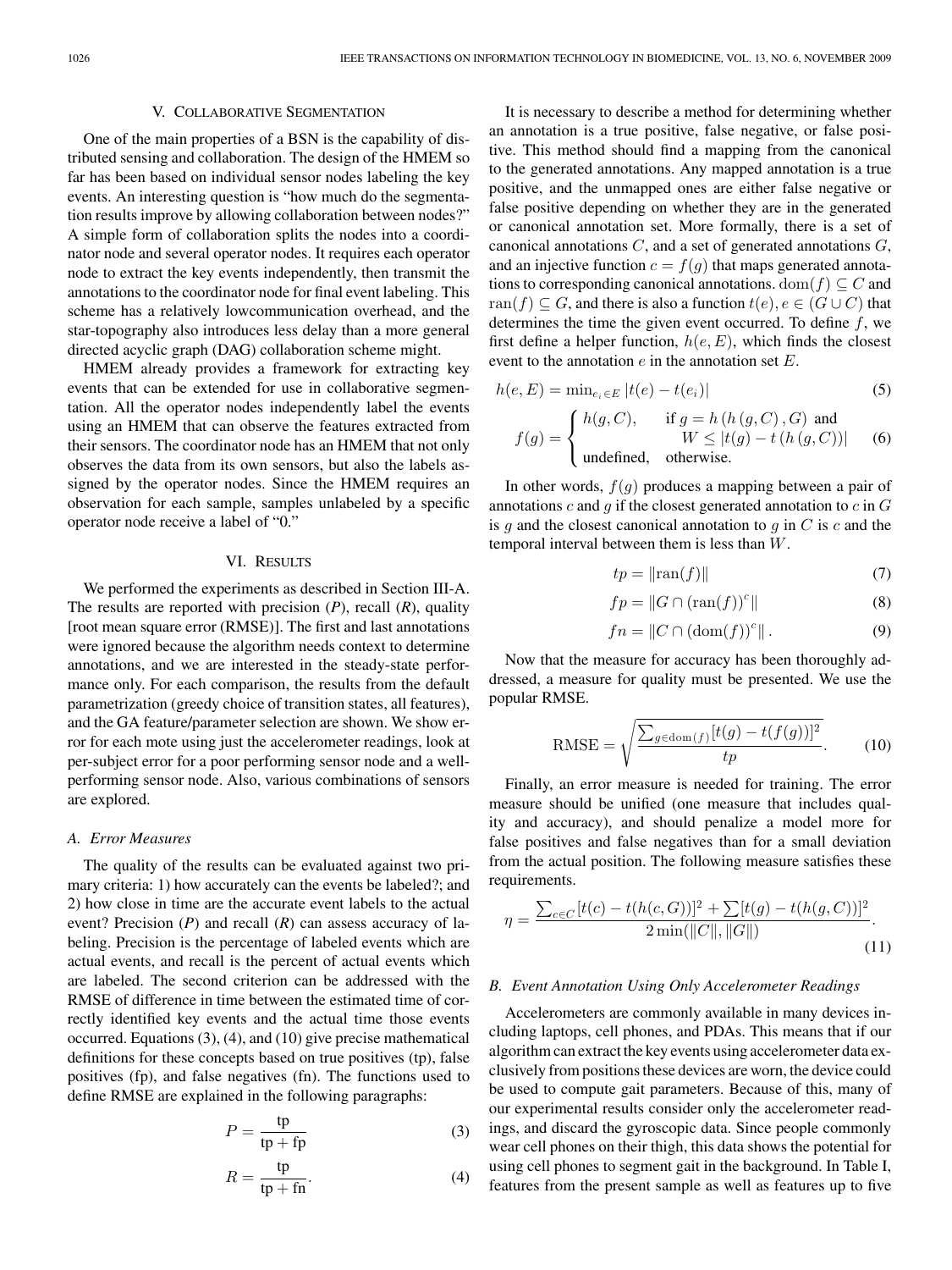TABLE I RESULTS USING ONLY ACCELEROMETER WITH TP FEATURES

|           | Default (132 Features) |      |             | <b>Genetic Algorithm</b> |      |             |      |
|-----------|------------------------|------|-------------|--------------------------|------|-------------|------|
| Node      | Р                      | R    | <b>RMSE</b> | P                        | R    | <b>RMSE</b> | Fsel |
| Waist     | 99.7                   | 99.7 | 2.33        | 100                      | 100  | 2.21        | 26   |
| R Arm     | 96.9                   | 97.5 | 4.33        | 96.0                     | 93.8 | 3.78        | 16   |
| R Forearm | 90.3                   | 93.5 | 3.61        | 96.5                     | 94.4 | 3.41        | 10   |
| L Arm     | 97.2                   | 99.9 | 3.25        | 98.3                     | 98.5 | 3.01        | 23   |
| L Forearm | 99.6                   | 98.6 | 2.57        | 99.6                     | 98.8 | 2.40        | 11   |
| R Thigh   | 100                    | 100  | 1.97        | 100                      | 100  | 1.92        | 38   |
| R Leg     | 99.9                   | 99.9 | 1.52        | 99.9                     | 99.9 | 1.50        | 107  |
| L Thigh   | 100                    | 100  | 1.81        | 100                      | 100  | 1.73        | 22   |
| L Leg     | 100                    | 100  | 2.00        | 100                      | 99.6 | 1.85        | 15   |

TABLE II USING ONLY ACCELEROMETER WITHOUT TP FEATURES

|           |      |      | Default (132 Features) | <b>Genetic Algorithm</b> |      |             |               |
|-----------|------|------|------------------------|--------------------------|------|-------------|---------------|
| Node      | P    | R    | <b>RMSE</b>            | р                        | R    | <b>RMSE</b> | Fsel          |
| Waist     | 99.8 | 99.8 | 2.29                   | 99.9                     | 99.5 | 2.36        | 5             |
| R Arm     | 96.3 | 96.9 | 4.23                   | 97.8                     | 96.8 | 2.93        | 5             |
| R Forearm | 91.1 | 94.4 | 3.65                   | 95.2                     | 92.8 | 3.74        | 4             |
| L Arm     | 99.0 | 99.8 | 3.48                   | 98.9                     | 96.3 | 2.92        | 6             |
| L Forearm | 97.9 | 99.5 | 3.15                   | 99.5                     | 98.3 | 2.64        | 9             |
| R Thigh   | 99.0 | 99.9 | 2.25                   | 99.9                     | 99.5 | 2.06        | 2             |
| R Leg     | 99.9 | 99.9 | 1.77                   | 100                      | 99.6 | 1.49        | 4             |
| L Thigh   | 100  | 100  | 1.97                   | 100                      | 100  | 1.95        | Q             |
| L Leg     | 99.5 | 99.9 | 2.43                   | 100                      | 99.6 | 1.98        | $\mathcal{L}$ |

samples in the future and five samples in the past are used. These are called temporally proximate (TP) features. The results show the best performance on the legs and thighs, with decent performance on the waist. When looking at diseases that can influence inter-leg coordination, each sensor node should be trained to look for temporal parameters related to the limb on which it relies. In this case, all sensor nodes are trying to extract parameters from the right leg. Another interesting thing is that the arms even do a reasonable job, indicating relatively strong coordination between the arms and the legs. Finally, it is clear that using genetic algorithms improves performance and reduces the number of features. In most cases, the performance increase is modest, but the number of features is drastically reduced, which can lead to a significant performance increase.

Table II shows the results from the same sensors without the use of temporally proximate features. The performance is noticeably degraded from the "TP" case, but the advantage is that no feature buffer is needed, thus decreasing the time it takes to produce an answer. Once again the GA produces lower error for most cases with fewer features.

# *C. Examination of Per-Subject Error*

One of the goals of the HMEM system is good generalization to new subjects. Table III shows per-subject error for the sensor on the right thigh. Initially subjects 2–4 were in training, 5–7 in cross-validation, and 8–9 in test. However, subjects 5 and 7 have walking patterns that differ significantly from the others, but are similar to each other. Therefore, subjects 4 and 5 were exchanged. It is likely that with a larger dataset the system could generalize better to such subjects. All the results are shown from the portion of the subjects' data that was in the test dataset.

The sensor on the right thigh, as shown in Table III, performs well. Subjects 8 and 9 perform a little worse than subjects in

TABLE III SUBJECT ERROR FOR R THIGH WITH ACCEL AND TP

|                | Default (132 Features) |     |             | GA (38 Features) |     |             |  |
|----------------|------------------------|-----|-------------|------------------|-----|-------------|--|
| <b>Subject</b> | Р                      | R   | <b>RMSE</b> | Р                | R   | <b>RMSE</b> |  |
| Sub 2 Train    | 100                    | 100 | 1.44        | 100              | 100 | 1.62        |  |
| Sub 3 Train    | 100                    | 100 | 1.33        | 100              | 100 | 1.11        |  |
| Sub 4 Cross    | 100                    | 100 | 1.36        | 100              | 100 | 1.38        |  |
| Sub 5 Train    | 100                    | 100 | 3.54        | 100              | 100 | 3.43        |  |
| Sub 6 Cross    | 100                    | 100 | 1.03        | 100              | 100 | 1.02        |  |
| Sub 7 Cross    | 100                    | 100 | 3.25        | 100              | 100 | 3.09        |  |
| Sub 8 Test     | 100                    | 100 | 1.74        | 100              | 100 | 1.76        |  |
| Sub 9 Test     | 100                    | 100 | 1.55        | 100              | 100 | 1.66        |  |

TABLE IV CROSS-VALIDATED SUBJECT ERROR (R THIGH)

| <b>Subject</b>            | Р    | R    | <b>RMSE</b> | Fsel |
|---------------------------|------|------|-------------|------|
| $\overline{\text{Sub }2}$ | 100  | 100  | 1.47        | 6.7  |
| $S$ ub $3$                | 100  | 100  | 1.38        | 8.7  |
| Sub 4                     | 100  | 100  | 1.68        | 4.7  |
| Sub 5                     | 99.8 | 99.8 | 3.55        | 4.7  |
| Sub 6                     | 100  | 100  | 1.20        | 6.7  |
| Sub 7                     | 100  | 100  | 3.09        | 28.7 |
| Sub 8                     | 100  | 100  | 1.52        | 10.7 |
| Sub 9                     | 100  | 100  | 1.59        | 16.0 |

TABLE V SENSOR TYPES WITH TP FEATURES ON RIGHT THIGH

| <b>Default</b> |      |      |      |      | <b>Genetic Algorithm</b> |      |      |
|----------------|------|------|------|------|--------------------------|------|------|
| Set            |      |      | RMSE |      |                          | RMSE | Fsel |
| Accel (132)    | 100  | 100  | 1.97 | 100  | 100                      | 1.92 | 38   |
| Gyro $(88)$    | 100  | 100  | 2.14 | 100  | 100                      | 2.14 | q    |
| All (220)      | 100  | 100  | 1.84 | 100  | 100                      | 1.84 | 33   |
| Acc Mag $(44)$ | 99.4 | 99.8 | 2.02 | 99.9 | 100                      | 1.97 |      |

the training and cross-validation sets. The worst per-subject error comes from subjects 5 and 7. The reason for this is not entirely clear. The use of the GA does not significantly reduce the discrepancy in per subject error. Since the final selection criteria for the solution is minimum total error, not minimum worst-case subject error, this is not surprising.

Manual partitioning of the data into training, cross-validation, and testing sets can artificially bias the results. Therefore, we performed an experiment for each subject where the subject was placed exclusively in the testing set, and the training and cross-validation sets were selected randomly from the remaining subjects. The results shown in Table IV are the average of three tests after the GA. These results demonstrate that the model has good generalization to many subjects, but performs poorly on some. It would be interesting as a future work to investigate the features of those subjects that cause the model to perform poorly.

# *D. Exploration of Different Sensor Types*

Another goal for HMEM is the ability to use new sensors and combination of sensors without having to develop new methods to extract the key events. To simulate this, we examine the HMEM trained with different subsets of sensors, as shown in Table V. The sensor types considered were:

- 1) accelerometer only;
- 2) gyroscope only
- 3) all sensors; and
- 4) just the magnitude from the accelerometer.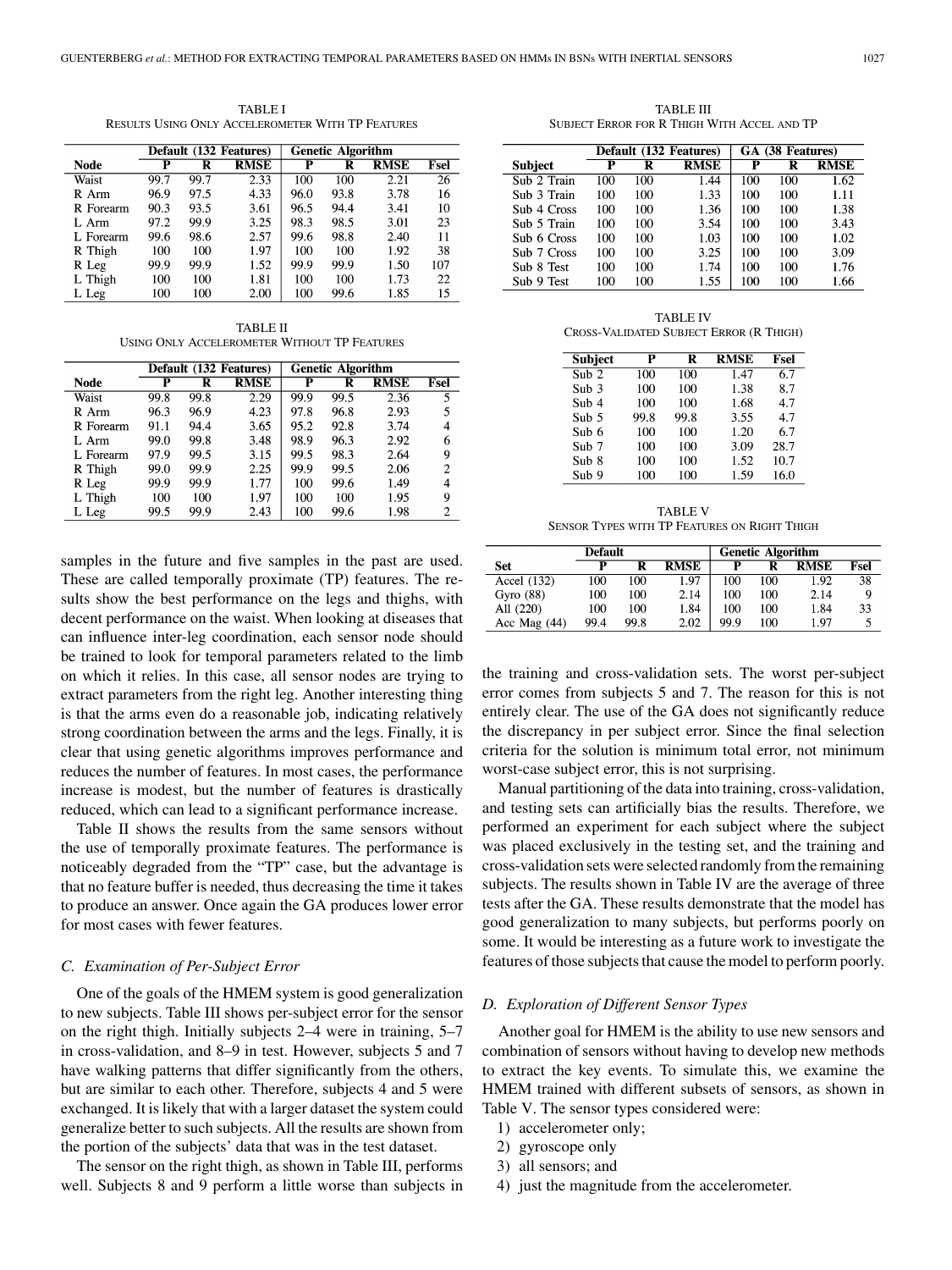

Fig. 6. Number of features versus error for the right thigh.

The accelerometer performs better than the gyroscope and a combination of all the sensors has the best performance. However, the most interesting test is using just the magnitude of the accelerometer. The magnitude of the accelerometer would be invariant for any rotation of the sensor. This could be especially important if the sensor is a cellphone in the subject's pocket. Even though exclusive reliance on the magnitude of acceleration gives the worse results, the performance is still reasonable.

#### *E. Explicit Feature Reduction*

Feature selection can be used to explicitly reduce the number of features. The algorithmic time for the HMEM event annotation algorithm increases linearly with the number of features; so, feature reduction can improve performance considerably. The NSGA framework can be used as described earlier with the objectives of global error minimization and feature minimization.

The two objectives imply a two-dimensional Pareto front. We take the population at the final generation and select the Pareto front when the population error is judged using the crossvalidation set. The same trained models are then judged against the test set. The results from both the test and cross-validation sets are shown in Figs. 6 and 7. The error is reported using the training error  $\eta$ , which is approximately equal to the square of the RMSE. Fig. 6 shows the results where each generation saves just the Pareto front for the training data. The GA used to generate Fig. 7 saved several successive fronts so that at least 20 of the best were saved each generation, resulting in lower error. Further, using just the two features found in Fig. 7 results in performance almost as good as with no feature reduction. The starting number of features was 132; so, this results in a performance increase of approximately 66 times.

Moreover, while the performance on the cross-validation set and the test set are different, both have an "elbow" at the same place, where the error increases drastically with an increased number of features. This suggests that an effective way of pick-



Fig. 7. Features versus error for the right thigh with expansive elitism.

TABLE VI RESULTS FROM COLLABORATIVE EVENT LABELING

|             |      |     | Default (220 Features) | <b>Genetic Algorithm</b> |     |             |      |
|-------------|------|-----|------------------------|--------------------------|-----|-------------|------|
| Coordinator | Р    | R   | <b>RMSE</b>            | P                        | R   | <b>RMSE</b> | Fsel |
| Waist       | 100  | 100 | 1.70                   | 100                      | 100 | 1.46        | 74   |
| R Arm       | 99.1 | 100 | 1.61                   | 100                      | 100 | 1.40        | 61   |
| R Forearm   | 98.7 | 100 | 1.55                   | 100                      | 100 | 1.36        | 124  |
| L Arm       | 99.7 | 100 | 1.65                   | 100                      | 100 | 1.33        | 46   |
| L Forearm   | 99.4 | 100 | 1.66                   | 100                      | 100 | 1.38        | 26   |
| R Thigh     | 100  | 100 | 1.59                   | 99.8                     | 100 | 1.34        | 27   |
| R Leg       | 100  | 100 | 1.33                   | 100                      | 100 | 1.30        | 116  |
| L Thigh     | 100  | 100 | 1.55                   | 100                      | 100 | 1.34        | 61   |
| L Leg       | 100  | 100 | 1.64                   | 100                      | 100 | 1.38        | 17   |

ing the best HMEM is to pick the HMEM right before the cross-validation error starts increasing significantly.

# *F. Collaborative Event Extraction*

The collaborative scheme outlined in Section V requires one node to be chosen as the coordinator, and the rest become operator nodes. We ran an experiment for each possible choice of the coordinator nodes and show the results. The data fed into each node come from using just the accelerometer and TP features without GA parametrization. Results are shown in Table VI for a coordinator using default parametrization as well GA parametrization to select features.

These results exhibit several interesting properties. The results for any mote as coordinator are not guaranteed to be as good as just picking the results from the best operator node. However, the quality of the results obtained by using a given node as the coordinator are always better than using the results from that node individually. Furthermore, the ranking of each of each of the nodes as coordinator is the same as the independent ranking. This suggests that a good strategy for picking the coordinator node is to pick the best individual node and make it the coordinator.

When using GA parametrization, these patterns no longer hold true. There is no longer a predictable correlation between individual rank and coordinator rank. In all but one case, the re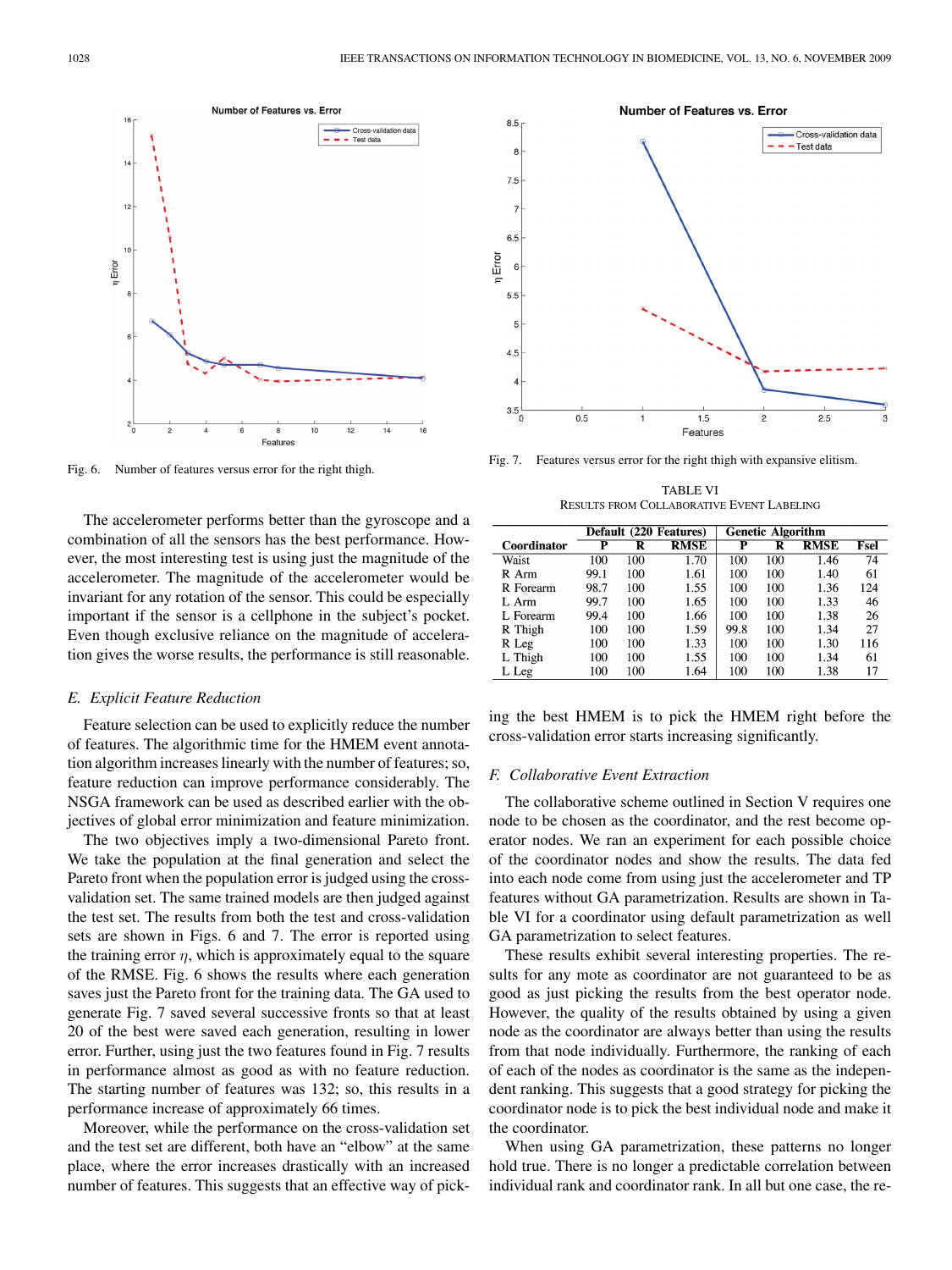sults of collaboration are better than the best performance of any individual node. The best performance from a GA parametrized node is not significantly better than the best performance from a default parametrization, but the average performance is much better.

Using a collaborative scheme poses communication overhead with associated higher power costs. The improvements even for the best individual node are large, however, not all problems may require that high precision. It also is reasonable to assume that a sensor node mounted on the right shin or right thigh is picking up cues from the sensors directly related to right leg movement. However, a sensor mounted on the left leg or left arm is likely picking up cues related to limb coordination in the training population. If a system's goal is to label events accurately even if the subject has unusual limb coordination, such as in a disease scenario, then relying on specific types of coordination could introduce fairly error compared with just using results from a sensor mounted on the right leg.

#### VII. CONCLUSION AND FUTURE WORK

The HMEM was designed to label key temporal events within an action. It is meant to be trainable on a wide variety of sensor types and a wide variety of actions, and to generalize well to new subjects not encountered during training. We proposed using algorithms and node collaboration to further improve the accuracy of the system. The results demonstrate that this model effectively meets the design goals. One surprise was that the GA, improved accuracy, but not dramatically. Instead, the GA appears to be effective when applied to feature reduction goals.

Another factor in the design was algorithmic simplicity so that the HMEM could be reasonably implemented on a sensor node. Our research efforts are currently focused on porting a version of HMEM to the TelosB platform.

The initial goal of our research was to see how effective an HMM-based solution would be at event labeling. Specifically, given the knowledge that the subject is walking, the HMEM can do stride labeling. The next important step is determining whether or not the subject is walking. HMMs have long been used in this way for continuous speech recognition, and we believe, we can adapt some of their approaches to the problem of human movement monitoring. It is also important that we determine what scenarios would cause a trained HMEM to be ineffective. For example, would an HMEM trained on a set of young people be able to accurately extract walking events on older subjects?

We believe that HMEM provides an important set of features for human movement monitoring. Its simplicity and generalizability to new sensors and new subjects make it attractive for many problems, and with some improvements it can be used for event recognition as well as event labeling.

#### **REFERENCES**

[1] S. Newell and E. Els, *The Golf Instruction Manual*. London, U.K.: Dorling Kindersley, 2001.

- [2] J. Perry, *Gait Analysis: Normal and Pathological Function*. Thorofare, NJ: SLACK Incorporated, 1992.
- [3] J. Hausdorff, M. Cudkowicz, R. Firtion, J. Wei, and A. Goldberger, "Gait variability and basal ganglia disorders: Stride to-stride variations of gait cycle timing in Parkinson's disease and Huntington's disease," *Movement Disord.*, vol. 13, no. 3, pp. 428–437, 1998.
- [4] J. Hausdorff, D. Rios, and H. Edelberg, "Gait variability and fall risk in community-living older adults: A 1-year prospective study," *Archives Phys. Med. Rehabil.*, vol. 82, no. 8, pp. 1050–1056, 2001.
- [5] K. Aminian and B. Najafi, "Capturing human motion using body-fixed sensors: Outdoor measurement and clinical applications," *Comput. Animation Virtual Worlds*, vol. 15, no. 2, pp. 79–94, 2004.
- [6] F. Axisa, P. Schmitt, C. Gehin, G. Delhomme, E. McAdams, and A. Dittmar, "Flexible technologies and smart clothing for citizen medicine, home healthcare, and disease prevention," *IEEE Trans. Inf. Technol. Biomed.*, vol. 9, no. 3, pp. 325–336, Sep. 2005.
- [7] R. Jafari, F. Dabiri, P. Brisk, and M. Sarrafzadeh, "Adaptive and fault tolerant medical vest for life-critical medical monitoring," in *Proc. 2005 ACM Symp. Appl. Comput.*. New York, NY: ACM, 2005, pp. 272–279.
- [8] R. Dickstein, N. Abulaffio, I. Gelernter, and T. Pillar, "An ultrasonicoperated kinematic measurement system for assessment of stance balance in the clinic," *Clin. Biomech.*, vol. 11, no. 3, pp. 173–175, 1996.
- [9] F. Raab, E. Blood, T. Steiner, and H. Jones, "Magnetic position and orientation tracking system," *IEEE Trans. Aerosp. Electron. Syst.*, vol. 15, no. 5, pp. 709–718, Sep. 1979.
- [10] J. Aggarwal and Q. Cai, "Human motion analysis: A review," in *Proc. IEEE Nonrigid Articulated Motion Workshop*, 1997, pp. 90–102.
- [11] N. Vaswani and A. Chowdhury, "Activity recognition using the dynamics of the configuration of interacting objects," in *Proc. IEEE Conf. Comput. Vis. Pattern Recog. (CVPR 2003)*, pp. 633–640.
- [12] H. Nait-Charif and S. McKenna, "Activity summarisation and fall detection in a supportive home environment," in *Proc. 17th Int. Conf. Pattern Recog. (ICPR 2004)*, vol. 4, pp. 323–326.
- [13] L. Lee and W. Grimson, "Gait analysis for recognition and classification," in *Proc. 5th IEEE Int. Conf. Autom. Face Gesture Recog.*, 2002, pp. 148– 155.
- [14] A. Sabatini, C. Martelloni, S. Scapellato, F. Cavallo, S. Sant'Anna, and I. Pisa, "Assessment of walking features from foot inertial sensing," *IEEE Trans. Biomed. Eng.*, vol. 52, no. 3, pp. 486–494, Mar. 2005.
- [15] T. Sakaguchi, T. Kanamori, H. Katayose, K. Sato, and S. Inokuchi, "Human motion capture by integrating gyroscopes and accelerometers," in *Proc. IEEE/SICE/RSJ Int. Conf. Multisensor Fusion Integr. Intell. Syst.*, 1996, pp. 470–475.
- [16] R. Zhu and Z. Zhou, "A real-time articulated human motion tracking using tri-axis inertial/magnetic sensors package," *IEEE Trans. Neural Syst. Rehabil. Eng.*, vol. 12, no. 2, pp. 295–302, Jun. 2004.
- [17] S. Miyazaki, "Long-term unrestrained measurement of stride length and walking velocity utilizing a piezoelectric gyroscope," *IEEE Trans. Biomed. Eng.*, vol. 44, no. 8, pp. 753–759, Aug. 1997.
- [18] K. Aminian, B. Najafi, C. Büla, P. Leyvraz, and P. Robert, "Spatiotemporal parameters of gait measured by an ambulatory system using miniature gyroscopes," *J. Biomech.*, vol. 35, no. 5, pp. 689–699, 2002.
- [19] T. Pfau, M. Ferrari, K. Parsons, and A. Wilson, "A hidden Markov modelbased stride segmentation technique applied to equine inertial sensor trunk movement data," *J. Biomech.*, vol. 41, no. 1, pp. 216–220, 2008.
- [20] M. Quwaider and S. Biswas, "Body posture identification using hidden Markov model with a wearable sensor network," presented at the ICST 3rd Int. Conf. Body Area Netw. Table Contents. Institute for Computer Sciences, Social Informatics and Telecommunications Engineering, Brussels, Belgium, 2008.
- [21] R. Duda, P. Hart, and D. Stork, *Pattern Classification*, 2nd ed. New York: Wiley, 2001.
- [22] L. Rabiner and B. Juang, "An introduction to hidden Markov models," *IEEE ASSP Mag.*, vol. 3, no. 1, Part 1, pp. 4–16, Jan. 1986.
- [23] L. Rabiner, "A tutorial on hidden Markov models and selected applications inspeech recognition," *Proc. IEEE*, vol. 77, no. 2, pp. 257–286, Feb. 1989.
- [24] N. Liu, B. Lovell, and P. Kootsookos, "Evaluation of HMM training algorithms for letter hand gesture recognition," in *Proc. 3rd IEEE Int. Symp. Signal Process. Inf. Technol. (ISSPIT 2003)*, pp. 648–651.
- [25] S. Raudys and A. Jain, "Small sample size effects in statistical pattern recognition: Recommendations for practitioners," *IEEE Trans. Pattern Anal. Mach. Intell.*, vol. 13, no. 3, pp. 252–264, Mar. 1991.
- [26] G. Rudolph, "Convergence analysis of canonical genetic algorithms," *IEEE Trans. Neural Netw.*, vol. 5, no. 1, pp. 96–101, Jan. 1994.
- [27] M. Srinivas, L. Patnaik, "Genetic algorithms: A survey," *Computer*, vol. 27, no. 6, pp. 17–26, 1994.